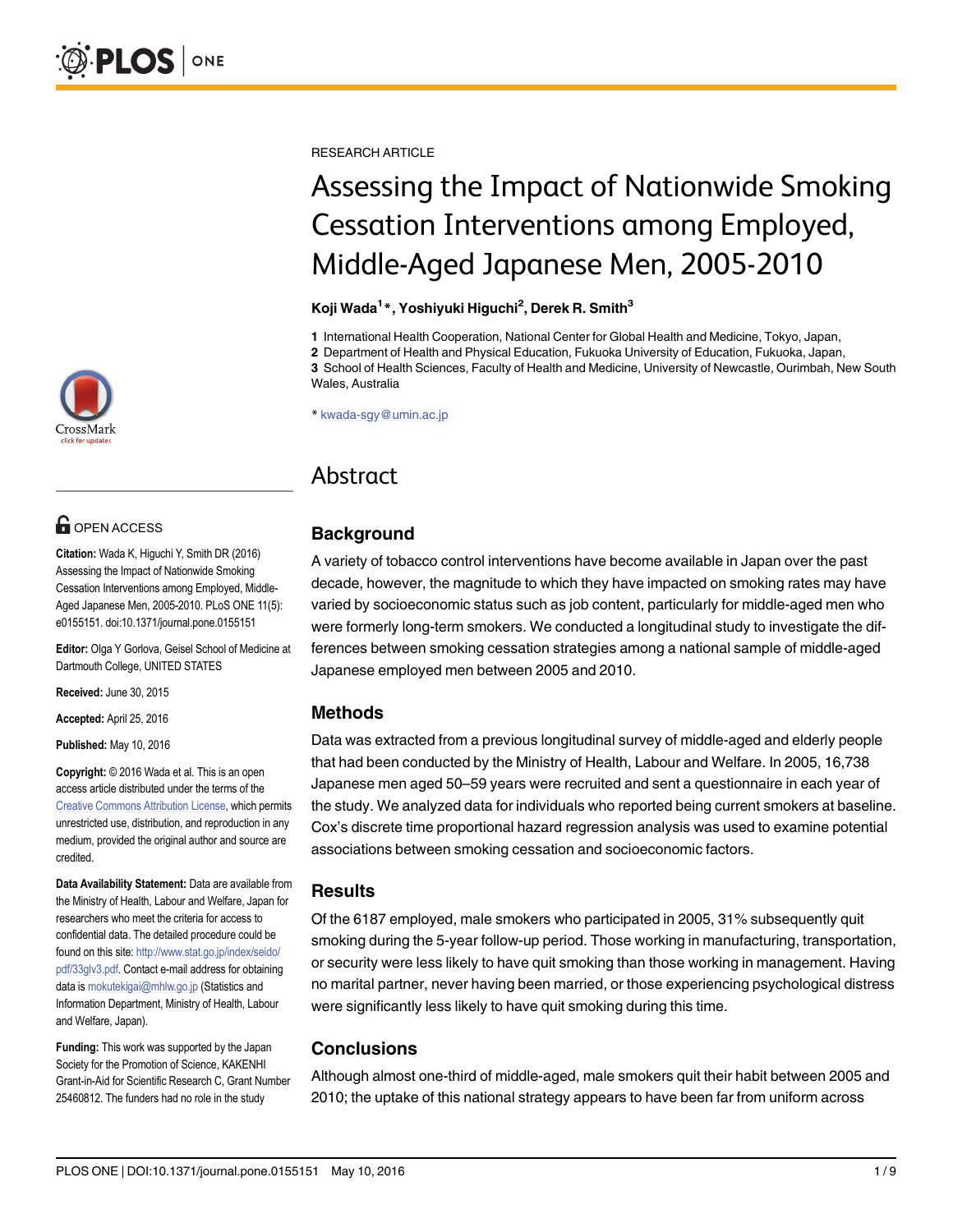<span id="page-1-0"></span>

design, data collection or analysis, decision to publish, or manuscript preparation.

Competing Interests: The authors have declared that no competing interests exist.

Japanese society. Socioeconomic factors such as occupation, marital status and psychological distress were negatively correlated with quitting, suggesting that these groups should be more aggressively targeted in further interventions.

### Introduction

Although Japan has been known to be a challenging environment for antismoking movements [\[1](#page-7-0)], in the past decade a variety of tobacco control reforms have been enacted nationally, particularly those relating to smoking cessation. In 2002, for example, the Health Promotion Law was promulgated and this has been followed by practical measures such as the introduction of nicotine replacement therapy [[2\]](#page-7-0) which is covered by the national insurance scheme, thereby reducing out-of-pocket expenses by up to 30% in 2008 [\[3](#page-7-0)]. Other measures have also included ratification of the WHO Framework Convention on Tobacco Control by the Japanese government; strengthening the prevention of passive smoking in public places including workplaces by restricting the permitted locations and times for smoking [\[4](#page-7-0)]; and increasing taxes on tobacco. The latter move has increased the price of packaged tobacco products from an average of 270 yen (2.3 US dollars; 1 US dollar = 115.9 yen) in 2003 to 410 yen (4.7 US dollars; 1 US dollar =  $87.8$  yen) in 2010 [\[5\]](#page-7-0).

While these national strategies have targeted all smokers in Japan, their uptake does not appear to have been uniformly successful, particularly when considered across the demographic spectrum. Various studies have examined the associations between smoking prevalence and socioeconomic status in Japanese people; with investigations of lower income [\[6](#page-7-0)], lower education levels [[7\]](#page-7-0), poor health habits [\[8\]](#page-7-0), and mental distress [\[9](#page-7-0)–[11\]](#page-8-0) having now been reported. Despite this fact, few studies have examined potential associations between smoking cessation uptake and socioeconomic factors (especially regarding occupation)among middleaged men, who have hitherto shouldered much of the tobacco-related burden in this country (due to the high prevalence of smoking in this demographic)  $[12, 13]$  $[12, 13]$  $[12, 13]$ . National datasets collected by the government represent a feasible strategy for examining these issues at a countrylevel, and have been previously used in Japan for tobacco control research [[14](#page-8-0)].

Other more recent studies have also been conducted in this regard. Since 2005, for example, the Japanese Ministry of Health, Labour, and Welfare (MHLW) has conducted a nationwide Longitudinal Survey of Middle-Aged and Elderly Persons [\[15\]](#page-8-0), which targets people in their 50s and 60s and focuses on issues related to health and welfare. This survey also captures smoking status of the sampled population over several years, as well as recording socioeconomic factors. Such data offers a unique opportunity to examine the impact of smoking cessation by socioeconomic factors, especially for Japanese men in their 50s, for whom the prevalence of smoking has historically been high. In 2005, for example, the historical prevalence of smoking among a cohort of Japanese men was 82% when they were aged in their 20s (in 1975), 70% when they were in their 30s (1985), 62% in their 40s (1995), and 49% in their 50s (2005)  $[16]$  $[16]$ . Viewed in context (over time) and by severity (almost half were still smoking in 2005), this data suggest that middle-aged Japanese men are particularly addicted to nicotine and offer an appropriate target group for tobacco cessation activities. The current study was undertaken therefore, to examine potential associations between smoking cessation and socioeconomic factors such as occupation, across a national sample of middle-aged, Japanese men (50–59 years), between 2005 and 2010.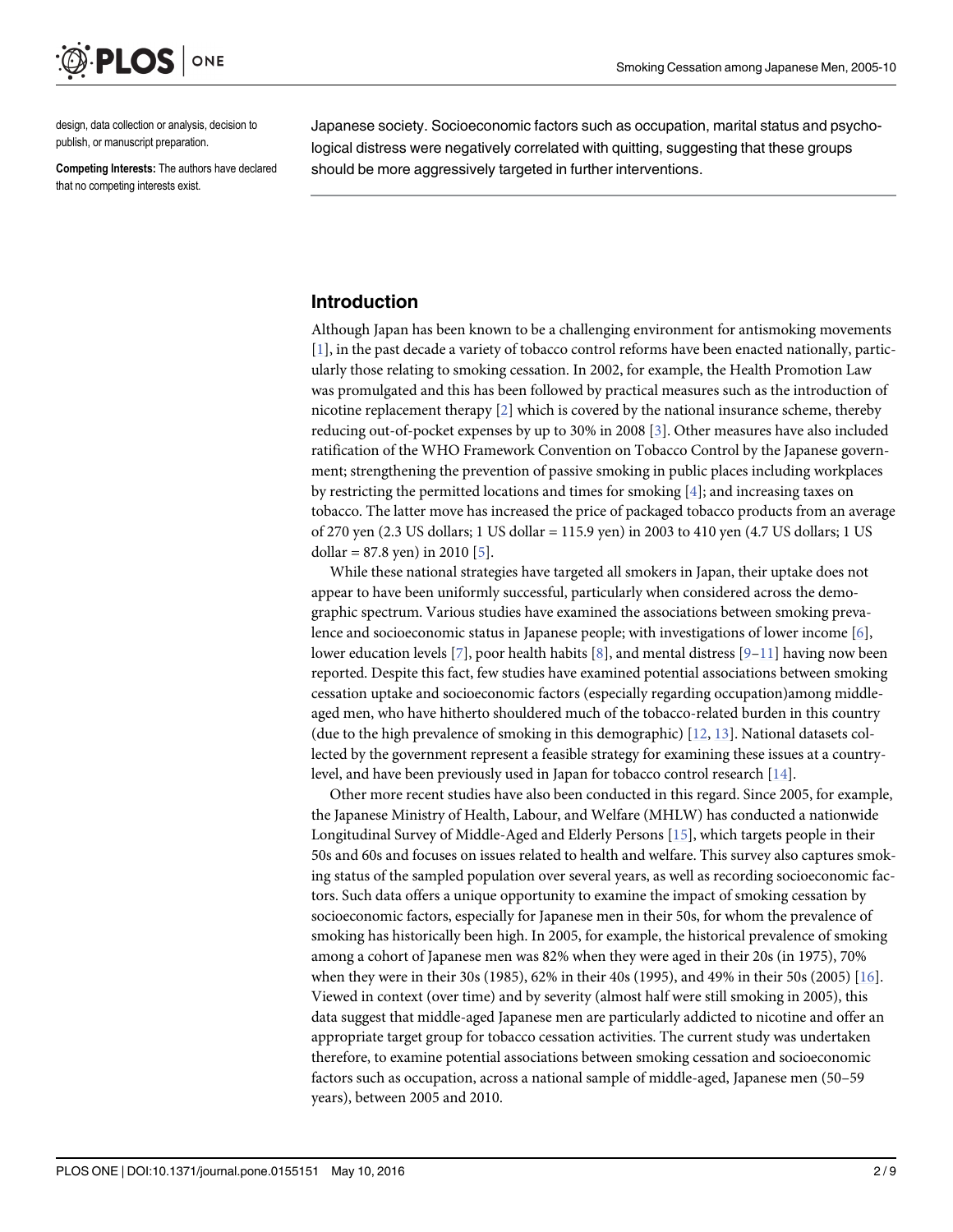# <span id="page-2-0"></span>Methods

#### Participants and survey method

We obtained data from the MHLW Longitudinal Survey of Middle-Aged and Elderly Persons which began in 2005 [\[15\]](#page-8-0). The MHLW randomly selected 2515 regions from a total of 5280 census regions used in the Comprehensive Survey of Living Conditions, and the National Health and Nutrition Survey. All individuals aged 50–59 years in 2005 were eligible for inclusion, giving a total of 40,877 men and women. In the first survey wave, a total of 34,240 men and women responded, giving a response rate of 84%. The MHLW then mailed a questionnaire to participants in each follow-up year, to monitor ongoing health outcomes and working conditions. The response rate from 2005 to 2010 ranged from 92% to 97%. We extracted data for 16,738 males who had participated in the study from 2005 to 2010. Data from respondents who reported they were currently smoking and employed in 2005 were used as the baseline, since we were seeking to longitudinally examine their quitting success over time.

#### Measurement

Outcome (smoking cessation). Each year of the study, participants answered a question on their smoking status (currently smoking, quit smoking or have never smoked) on the MHLW survey.

Covariates. Baseline data for 'job content' was used to record participants' occupation (divided into nine categories regarding the contents of their daily work: management, professional, manufacturing, sales, service, clerk, transportation, agriculture or security). In addition, education level was examined (using the classifications of: graduated from junior high school, high school, vocational college, university or postgraduate study), marital status (using the discrete variables of married, divorced / widowed or never married) and psychological status using the Kessler 6 (K6) scale (classified into 3 categories for the analysis as: 0–4 indicating no distress, 5–12 indicating psychological distress and over 13 indicating serious mental distress, based on the specified cut-off point) [\[17\]](#page-8-0).

#### Statistical analysis

Statistical analyses were based on the incidence rates of smoking cessation during the 6-year follow-up period (2005–2010). Discrete time survival analyses with Cox's proportional hazard models were used to determine the hazard ratio (HR) of socioeconomic factors with regard to smoking cessation. Participants were censored at the point they first selected the questionnaire option of 'quit smoking' or when they were lost to follow-up. First, we conducted univariate analysis and then a multivariate analysis with covariates such as job contents, education, marital status and K6 score. In addition, Kaplan-Meier curves and log-rank tests were used to compare the cumulative incidence of smoking cessation for two occupations and three different levels of education. SPSS Version 20.0 (IBM SPSS, Armonk, NY, USA) and R software was used for the statistical analyses.

#### Ethics

The Statistics Act of Japan allows the MHLW to provide de-identified data for research purposes. The first author gained approval from the MHLW to obtain the data for this study and undertake the analysis. All records and information had been previously anonymized and deidentified. Respondents had originally agreed to participate in the Longitudinal Survey of Middle-Aged and Elderly Persons when it was conducted by the MHLW.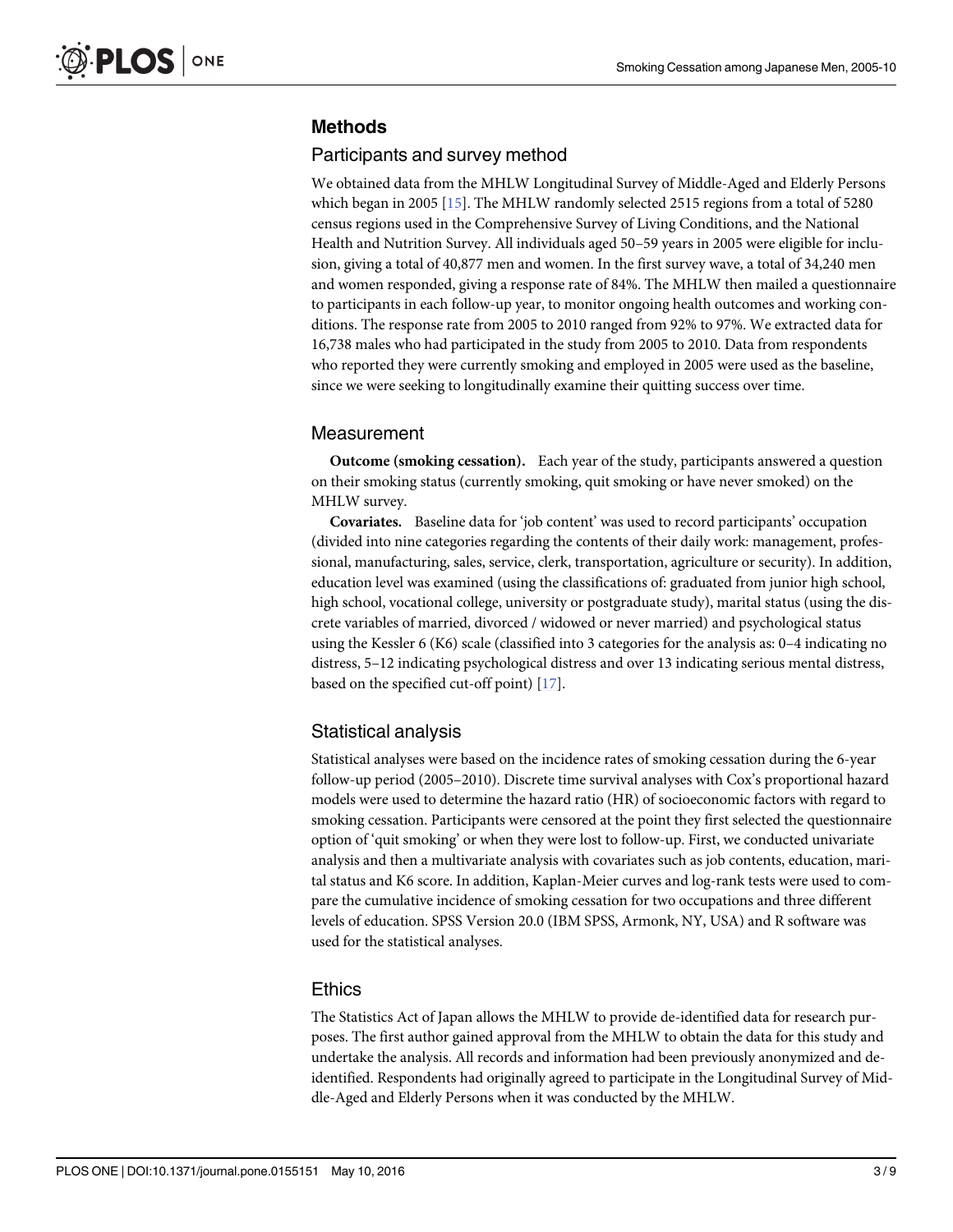## <span id="page-3-0"></span>**Results**

The baseline survey of 2005 comprised 6187 middle-aged, male Japanese smokers who reported being currently employed. Participant characteristics during the baseline survey are displayed in Table 1. The most common occupation was professionals (25%), followed by manufacturing (16%) and management (15%). A total of 31% of participants had quit smoking during the follow-up period. [Table 2](#page-4-0) indicates HRs for quitting smoking and the their association with socioeconomic factors. By occupation, the highest proportion of smoking cessation during the follow-up period was observed amongst those working in management (34%), with the lowest amongst those employed in the security industry (21%). Individuals working in manufacturing (HR 0.80; 95%CI: 0.68–0.95), transportation (HR 0.79; 95%CI: 0.64–0.97) or security (HR 0.61; 95%CI: 0.42–0.90) were less likely to quit smoking than those working in management. Having no marital partner (HR 0.77; 95%CI: 0.63–0.92), never having been married (HR 0.71; 95%CI: 0.57–0.89), or experiencing psychological distress (as defined by a K6 score of 5–12 = HR 0.86; 95%CI: 0.77–0.97, K6 score over 13 = HR 0.71; 95%CI: 0.51–0.98) were also significantly associated with not having quit smoking during the observation period.

[Fig 1](#page-5-0) indicates Kaplan-Meier survival estimates for smoking cessation for those in manufacturing, transportation or security; which revealed a significant difference when compared with management (p<0.01; log-rank test). [Fig 2](#page-6-0) indicates Kaplan-Meier survival estimates for smoking cessation for those with a marital status of divorced / widowed or never

|                                               | $\mathsf{n}$ | $(\%)$ |
|-----------------------------------------------|--------------|--------|
| Job content                                   |              |        |
| Management                                    | 942          | (15)   |
| Professional                                  | 1539         | (25)   |
| Manufacturing                                 | 987          | (16)   |
| Service                                       | 552          | (9)    |
| Sales                                         | 528          | (9)    |
| Transportation                                | 481          | (8)    |
| Clerk                                         | 393          | (6)    |
| Agriculture                                   | 261          | (4)    |
| Security                                      | 133          | (2)    |
| Other                                         | 371          | (6)    |
| <b>Completed education</b>                    |              |        |
| Junior high school or high school             | 4353         | (70)   |
| Vocational college                            | 467          | (8)    |
| University or postgraduate                    | 1347         | (22)   |
| <b>Marital status</b>                         |              |        |
| Married                                       | 5303         | (86)   |
| Divorced/widowed                              | 506          | (8)    |
| Never married                                 | 378          | (6)    |
| K6 score                                      |              |        |
| $0 - 4$                                       | 4660         | (75)   |
| $5 - 12$                                      | 1359         | (22)   |
| Over 13                                       | 168          | (3)    |
| Smoking cessation during the follow-up period |              |        |
| Yes                                           | 1921         | (31)   |
| <b>No</b>                                     | 4266         | (69)   |

#### Table 1. Participant characteristics at baseline (n = 6187).

doi:10.1371/journal.pone.0155151.t001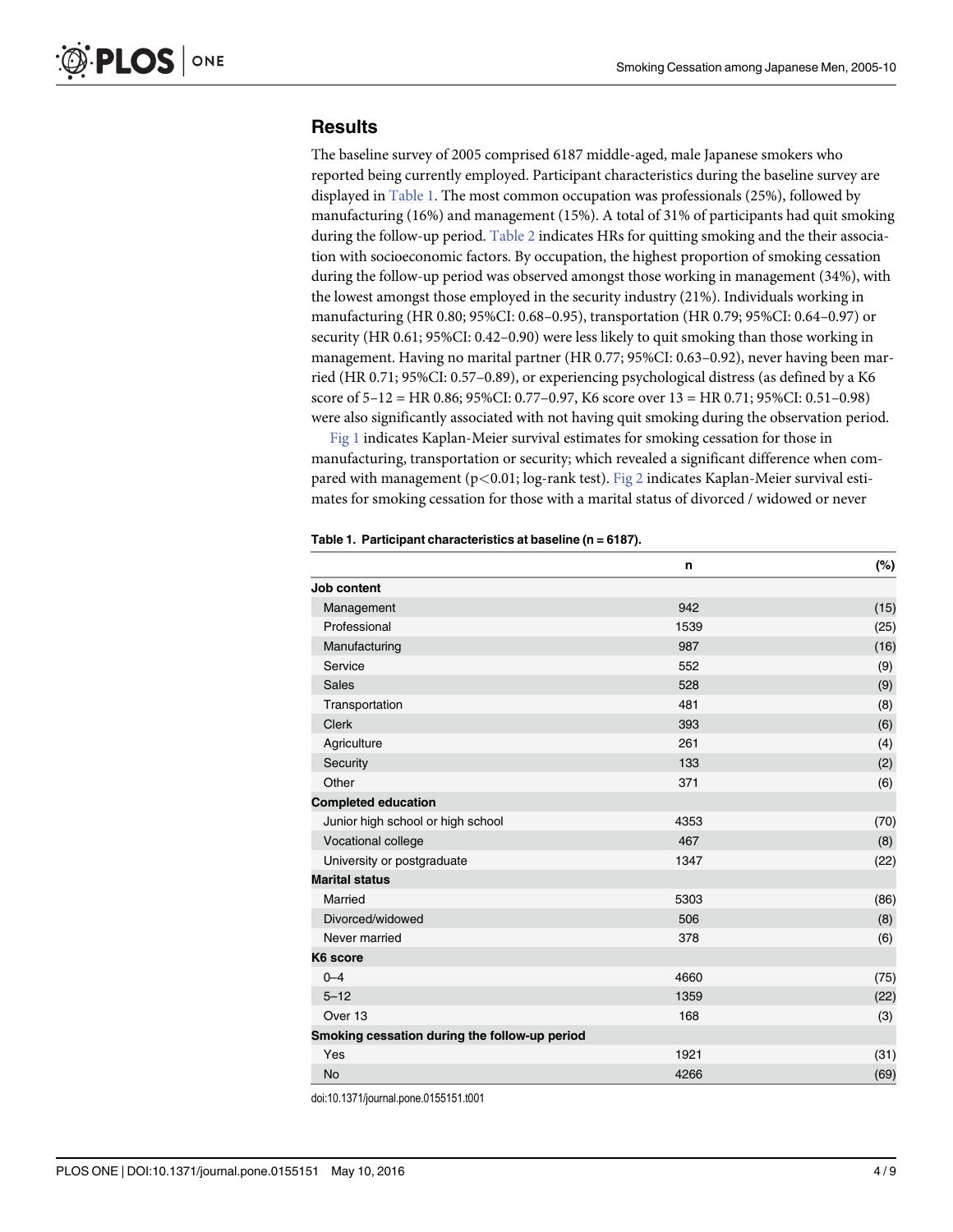<span id="page-4-0"></span>

| O PLOS ONE |  |
|------------|--|
|------------|--|

|                                   | Cases/Total |      |              | Crude model     |              | <b>Adjusted model</b> |  |
|-----------------------------------|-------------|------|--------------|-----------------|--------------|-----------------------|--|
|                                   | n           | (%)  | <b>HR</b>    | 95%CI           | <b>HR</b>    | 95%CI                 |  |
| <b>Job contents</b>               |             |      |              |                 |              |                       |  |
| Management                        | 323/942     | (34) | $\mathbf{1}$ |                 | 1            |                       |  |
| Professional                      | 466/1539    | (30) | 0.86         | $(0.74 - 0.99)$ | 0.89         | $(0.77 - 1.02)$       |  |
| Manufacturing                     | 268/987     | (27) | 0.75         | $(0.64 - 0.88)$ | 0.80         | $(0.68 - 0.95)$       |  |
| Service                           | 183/552     | (33) | 0.97         | $(0.81 - 1.16)$ | 1.03         | $(0.85 - 1.23)$       |  |
| <b>Sales</b>                      | 157/528     | (30) | 0.87         | $(0.72 - 1.05)$ | 0.89         | $(0.73 - 1.07)$       |  |
| Transportation                    | 127/481     | (26) | 0.74         | $(0.60 - 0.91)$ | 0.79         | $(0.64 - 0.97)$       |  |
| <b>Clerk</b>                      | 120/393     | (31) | 0.83         | $(0.68 - 1.03)$ | 0.85         | $(0.69 - 1.05)$       |  |
| Agriculture                       | 88/261      | (34) | 0.92         | $(0.72 - 1.16)$ | 0.96         | $(0.76 - 1.22)$       |  |
| Security                          | 28/133      | (21) | 0.59         | $(0.40 - 0.86)$ | 0.61         | $(0.42 - 0.90)$       |  |
| <b>Others</b>                     | 101/371     | (27) | 0.79         | $(0.63 - 0.99)$ | 0.85         | $(0.68 - 1.07)$       |  |
| <b>Completed education</b>        |             |      |              |                 |              |                       |  |
| Junior high school or high school | 1265/4353   | (29) | 0.86         | $(0.77 - 0.95)$ | 0.90         | $(0.80 - 1.00)$       |  |
| Vocational college                | 153/487     | (31) | 0.93         | $(0.77 - 1.12)$ | 0.97         | $(0.81 - 1.17)$       |  |
| University or postgraduate        | 443/1347    | (33) | 1.00         |                 | 1.00         |                       |  |
| <b>Marital status</b>             |             |      |              |                 |              |                       |  |
| Married                           | 1663/5303   | (31) | $\mathbf{1}$ |                 | $\mathbf{1}$ |                       |  |
| Divorced/widowed                  | 177/506     | (23) | 0.75         | $(0.63 - 0.91)$ | 0.77         | $(0.63 - 0.92)$       |  |
| Never married                     | 81/378      | (21) | 0.68         | $(0.55 - 0.85)$ | 0.71         | $(0.57 - 0.89)$       |  |
| K6 score                          |             |      |              |                 |              |                       |  |
| $0 - 4$                           | 1460/4660   | (31) | $\mathbf{1}$ |                 | $\mathbf{1}$ |                       |  |
| $5 - 12$                          | 364/1359    | (27) | 0.85         | $(0.75 - 0.96)$ | 0.86         | $(0.77 - 0.97)$       |  |
| Over 13                           | 37/168      | (22) | 0.70         | $(0.50 - 0.97)$ | 0.71         | $(0.51 - 0.98)$       |  |

#### [Table 2.](#page-3-0) Hazard ratios for quitting smoking and their association with socioeconomic status ( $n = 6187$ ).

 $HR = hazard ratio, CI = confidence interval$ 

doi:10.1371/journal.pone.0155151.t002

married, which indicates a significant difference when compared with participants who were married (p<0.01; log-rank test).

# **Discussion**

This study examined the impact of national smoking cessation interventions among a cohort of Japanese citizens where a high proportion of the tobacco-related burden historically lies: that being; employed, middle-aged men. Even though all smokers in our investigation had been exposed to the same smoking cessation interventions (tobacco price increases by way of increased taxes, the opportunity to receive nicotine replacement therapy with reduced out-ofpocket expenses, as well as the restriction of smoking in public places including workplaces), the effectiveness of smoking cessation activities was not uniform. Socioeconomic status appeared to play an important role, particularly as seen when comparing participants in management jobs, with those in security, transportation and manufacturing. Having no marital partner and the presence of psychological distress was statistically associated not quitting smoking among our national sample of Japanese men. Our study was unable to determine, however, whether these factors were directly responsible for the lack of tobacco cessation among Japanese men, or rather, indicators of another, unknown variable that could not be elucidated with the current study design. Additional research will be needed therefore, to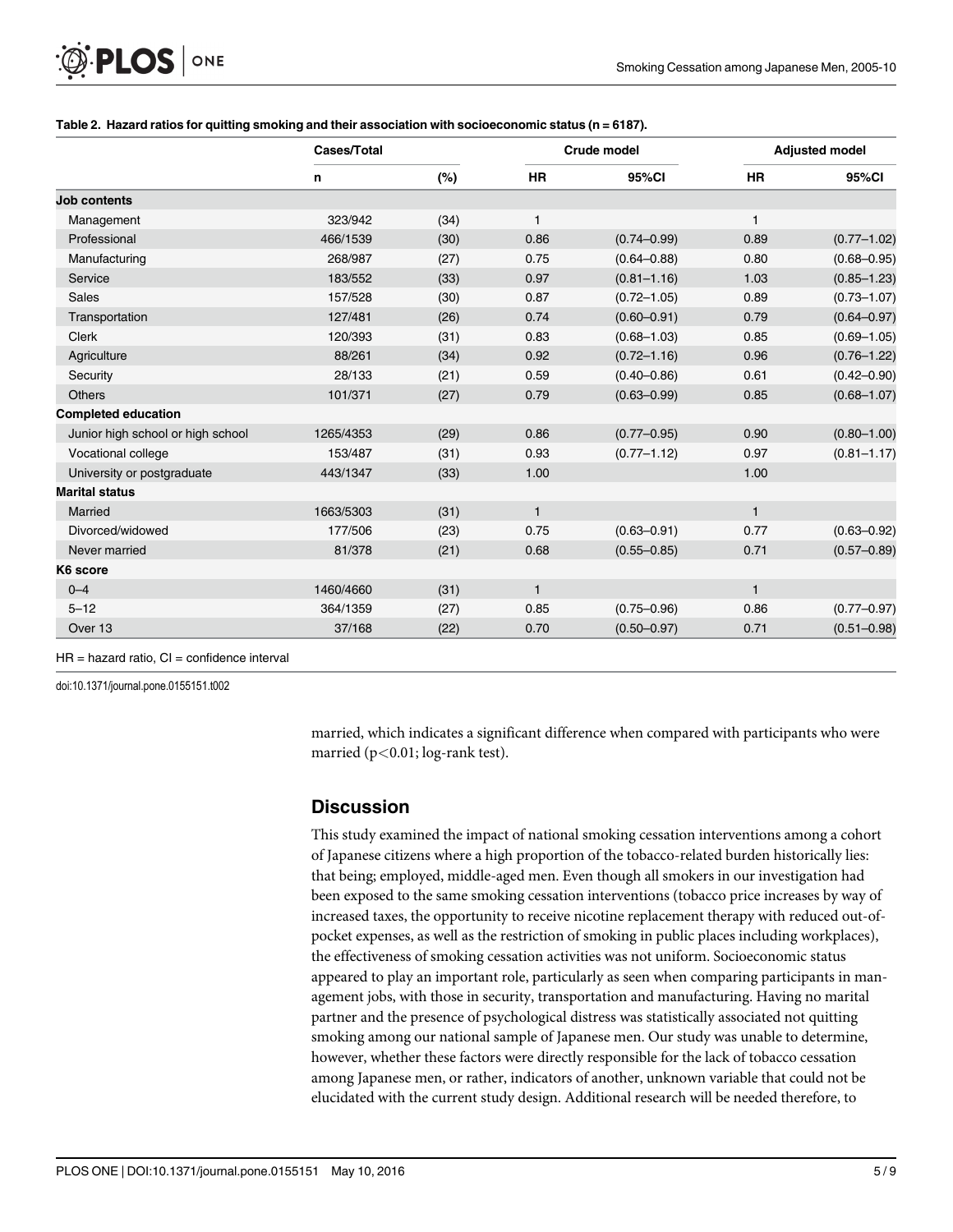<span id="page-5-0"></span>



[Fig 1. K](#page-3-0)aplan-Meier curves for smoking cessation by workers in management, manufacturing, security and transportation (p<0.01, log-rank test).

doi:10.1371/journal.pone.0155151.g001

investigate the role of these correlates. Additional tobacco control interventions that more effectively target individuals within this demographic are also urgently needed in Japan.

Workplace tobacco control, particularly employment-based interventions for smoking cessation offer a novel and as yet underutilized strategy to improve the incidence of smoking cessation [[18](#page-8-0)]. A Cochrane review reported strong evidence for the success of workplace interventions in the form of individual and group counselling, self-help, incentives and pharmacological interventions [\[19\]](#page-8-0). However, especially for small or medium enterprises with limited resources, it may be difficult to provide these interventions in workplaces. In Japan, after the enactment of the Health Promotion Law in 2002 that included the requirement to prevent passive smoking in public places; passive smoking in common areas (including workplaces) must now be controlled by segregated smoking areas [[20](#page-8-0)]. Ratifying the WHO Framework Convention on Tobacco Control by the Japanese government [\[21](#page-8-0)] also strengthened the fight against passive smoking. This, in turn, seemed to provide momentum for smokers to more seriously consider quitting smoking. In the current study, however, the translation to action was not uniform, with lower cessation rates; for example, observed security workers working outside or alone and transportation workers such as truck drivers working in individual driving spaces. The results of our study suggest, therefore, that more focused initiatives that differentially target Japanese workplaces would be useful in this regard [[22\]](#page-8-0).

Socioeconomic status represents another key determinant of smoking status as well as being a predictor for smoking cessation in the current study. Manufacturing, security and transportation jobs that would be expected to employ many individuals from lower socioeconomic strata tended to have lower rates of smoking cessation in the current study. This finding was not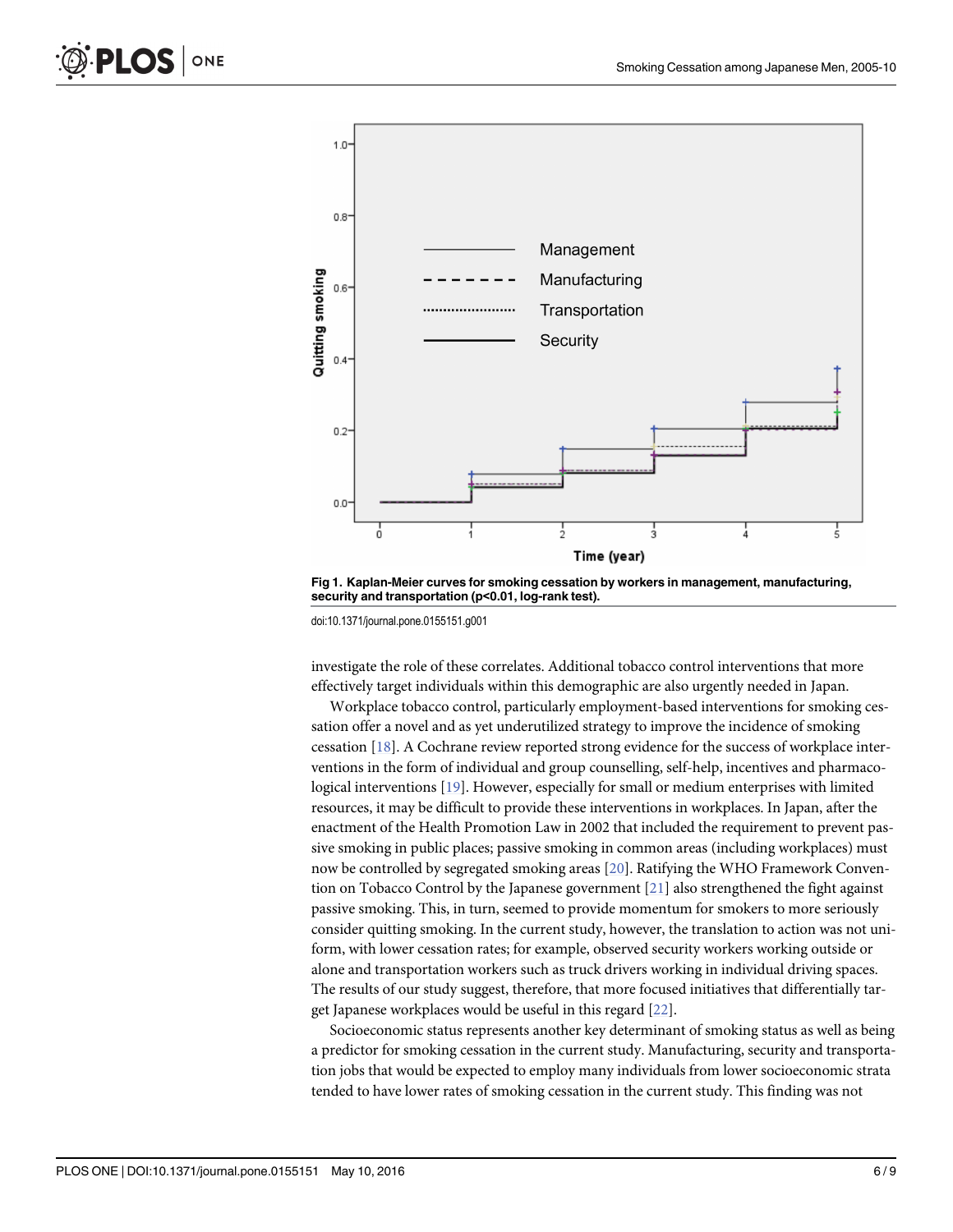<span id="page-6-0"></span>

[Fig 2. K](#page-3-0)aplan-Meier curves for smoking cessation by marital status (p<0.01, log-rank test).

doi:10.1371/journal.pone.0155151.g002

unexpected however, as lower social class and lower education levels have been previously identified as risk factors for tobacco use  $[6, 7]$  $[6, 7]$  $[6, 7]$  $[6, 7]$ . Interestingly, in the current study, lower education levels (especially junior high school or high school) were only weakly associated with not quitting smoking over time among middle-aged Japanese men. Other research has found that individuals in lower social demographics tend to have a higher risk of relapse after initial smoking cessation  $[23]$  $[23]$  $[23]$ . Both results, suggest that intensive support is probably needed for those with lower education levels or those from lower sociodemographic backgrounds. As previously described, the workplace may offer a potential solution for reaching this demographic in a cost-effective manner.

It is important to remember that tobacco smokers in Japan as elsewhere, do not live in a vacuum, and intervention strategies need to consider the wider sphere in which these people live. Marital partners might be able to further encourage smokers to quit smoking; thus helping to prevent premature mortality and simultaneously reduce passive smoking [[24,](#page-8-0) [25\]](#page-8-0). Although Takagi and colleagues [\[13](#page-8-0)] for example, previously reported that spousal smoking status is an important predictor of smoking cessation in men; we did not identify such an association in the current study. Deterioration of mental status has also been highlighted as a risk factor for tobacco use in previous studies  $[9-11]$  $[9-11]$  $[9-11]$  $[9-11]$  $[9-11]$ , although it is reasonable to assume that initiating cessation of smoking may be difficult in such populations. Encouragingly however, our findings did reveal that almost one-quarter (22%) of those with serious psychological distress at baseline (indicated by a K6 score over 13) ultimately achieved smoking cessation during the follow-up period. Population approaches for smoking cessation may therefore have some impact for difficult target populations such as this. Given that individuals with mental health problems often find it difficult to access health services, an increased emphasis on smoking cessation by health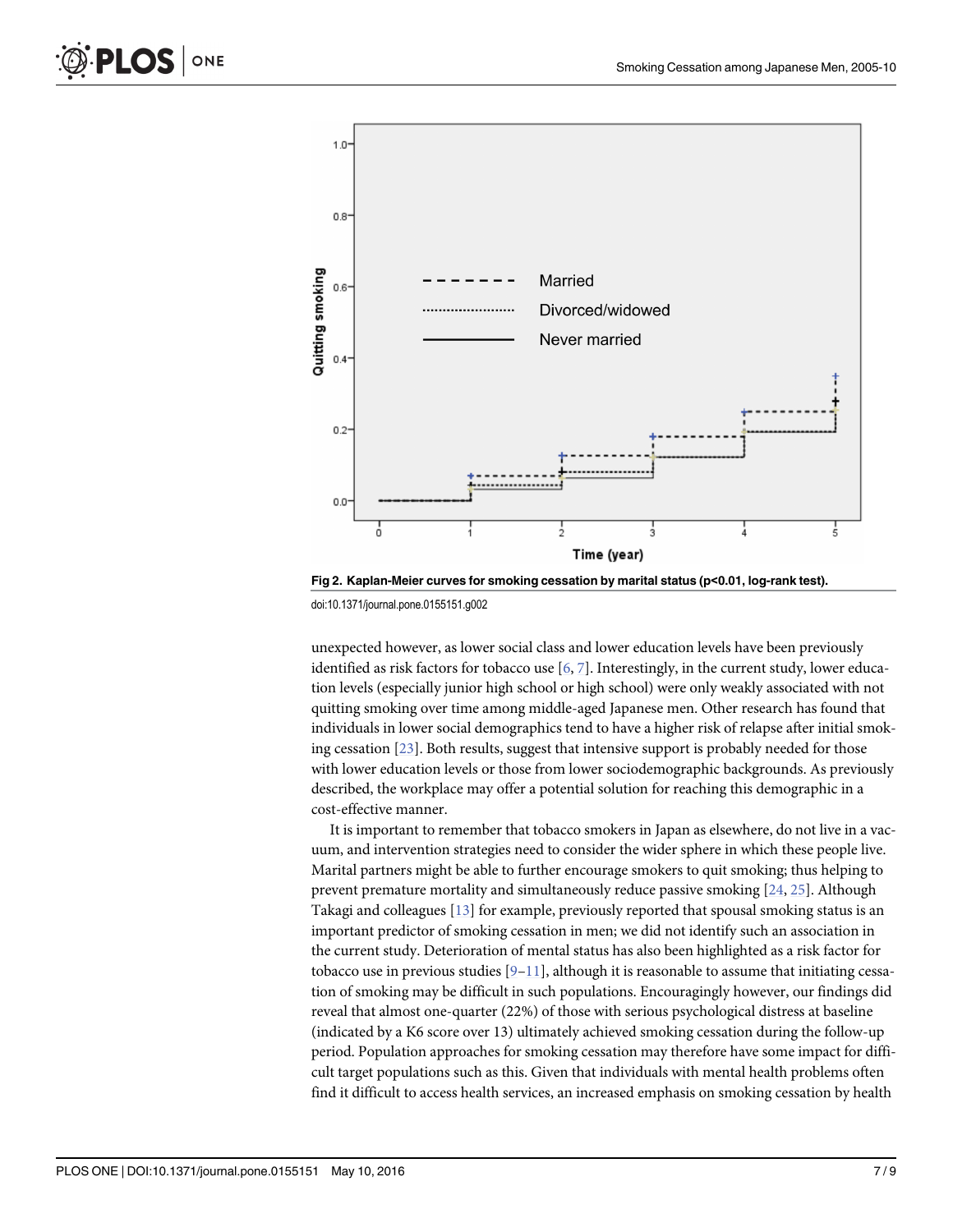<span id="page-7-0"></span>care workers might offer a potential way forwards. Japanese physicians, of which there are almost 300,000, offer one segment of the healthcare workforce that might be better mobilized to offer tobacco control in their clinical practice [[26](#page-8-0)].

Although our current study represents one of the first of its kind in Japan, it may have incorporated some potential limitations that are worth considering. Some participants who reported quitting smoking during the original follow-up may have later relapsed. Further study needs to address the different reasons for relapse among those who quit smoking during the follow-up periods. Similarly, given that the data were obtained by self-reporting questionnaires, some misclassification and misunderstanding might have also occurred. Furthermore, it could be suggested that the generalizability of results is limited to middle-aged Japanese men. Future national studies of tobacco control in Japan, as elsewhere, would do well to take these issues in to account.

# **Conclusions**

This study found that although almost one-third of middle-aged, male smokers quit their habit between 2005 and 2010; the uptake of this national strategy was far from uniform across Japanese society. Socioeconomic factors such as occupation, marital status and psychological distress were inversely correlated with quitting, suggesting that these groups should be more aggressively targeted in further interventions.

# Author Contributions

Conceived and designed the experiments: KW YH. Performed the experiments: KW YH. Analyzed the data: KW YH. Contributed reagents/materials/analysis tools: KW YH. Wrote the paper: KW DRS.

#### References

- [1.](#page-1-0) Smith DR, Takahashi K. Too many Japanese university students are still smoking tobacco. Tob Induc Dis 2008; 4:10. doi: [10.1186/1617-9625-4-10](http://dx.doi.org/10.1186/1617-9625-4-10) PMID: [19017385](http://www.ncbi.nlm.nih.gov/pubmed/19017385)
- [2.](#page-1-0) Stead L, Perera R, Bullen C, Mant D, Hartmann-Boyce J, Cahill K, et al. Nicotine replacement therapy for smoking cessation. Cochrane Database Syst Rev 2012; 11:11.
- [3.](#page-1-0) Fujiwara H. Smoking is a disease and smokers are patients. Circ J 2010; 74(4):628–629. PMID: [20234103](http://www.ncbi.nlm.nih.gov/pubmed/20234103)
- [4.](#page-1-0) WHO framework convention on Tobacco Control. [www.who.int/fctc/en/](http://www.who.int/fctc/en/) Accessed on 15 May 2015
- [5.](#page-1-0) Tanihara S, Momose Y. Reasons for smoking cessation attempts among Japanese male smokers vary by nicotine dependence level: a cross-sectional study after the 2010 tobacco tax increase. BMJ Open 2015; 5(3):e006658. doi: [10.1136/bmjopen-2014-006658](http://dx.doi.org/10.1136/bmjopen-2014-006658) PMID: [25795690](http://www.ncbi.nlm.nih.gov/pubmed/25795690)
- [6.](#page-1-0) Fukuda Y, Nakamura K, Takano T. Socioeconomic pattern of smoking in Japan: income inequality and gender and age differences. Ann Epidemiol 2005; 15(5):365–372. PMID: [15840550](http://www.ncbi.nlm.nih.gov/pubmed/15840550)
- [7.](#page-1-0) Hu L, Sekine M, Gaina A, Nasermoaddeli A, Kagamimori S. Association of smoking behavior and socio-demographic factors, work, lifestyle and mental health of Japanese civil servants. J Occup Health 2007; 49(6):443–452. PMID: [18075204](http://www.ncbi.nlm.nih.gov/pubmed/18075204)
- [8.](#page-1-0) Wang N, Iwasaki M, Otani T, Hayashi R, Miyazaki H, Xiao L, et al. Perceived health as related to income, socio-economic status, lifestyle, and social support factors in a middle-aged Japanese. J Epidemiol 2005; 15(5):155–162. PMID: [16195635](http://www.ncbi.nlm.nih.gov/pubmed/16195635)
- [9.](#page-1-0) Iwasaki M, Akechi T, Uchitomi Y, Tsugane S, Japan Public Health Center-based Prospective Study on Cancer and Cardiovascular Disease (JPHC study) Group. Cigarette smoking and completed suicide among middle-aged men: a population-based cohort study in Japan. Ann Epidemiol 2005; 15(4):286– 292. PMID: [15780776](http://www.ncbi.nlm.nih.gov/pubmed/15780776)
- 10. Mino Y, Shigemi J, Otsu T, Ohta A, Tsuda T, Yasuda N et al. Smoking and mental health: cross-sectional and cohort studies in an occupational setting in Japan. Prev Med 2001; 32(4):371–375. PMID: [11304098](http://www.ncbi.nlm.nih.gov/pubmed/11304098)